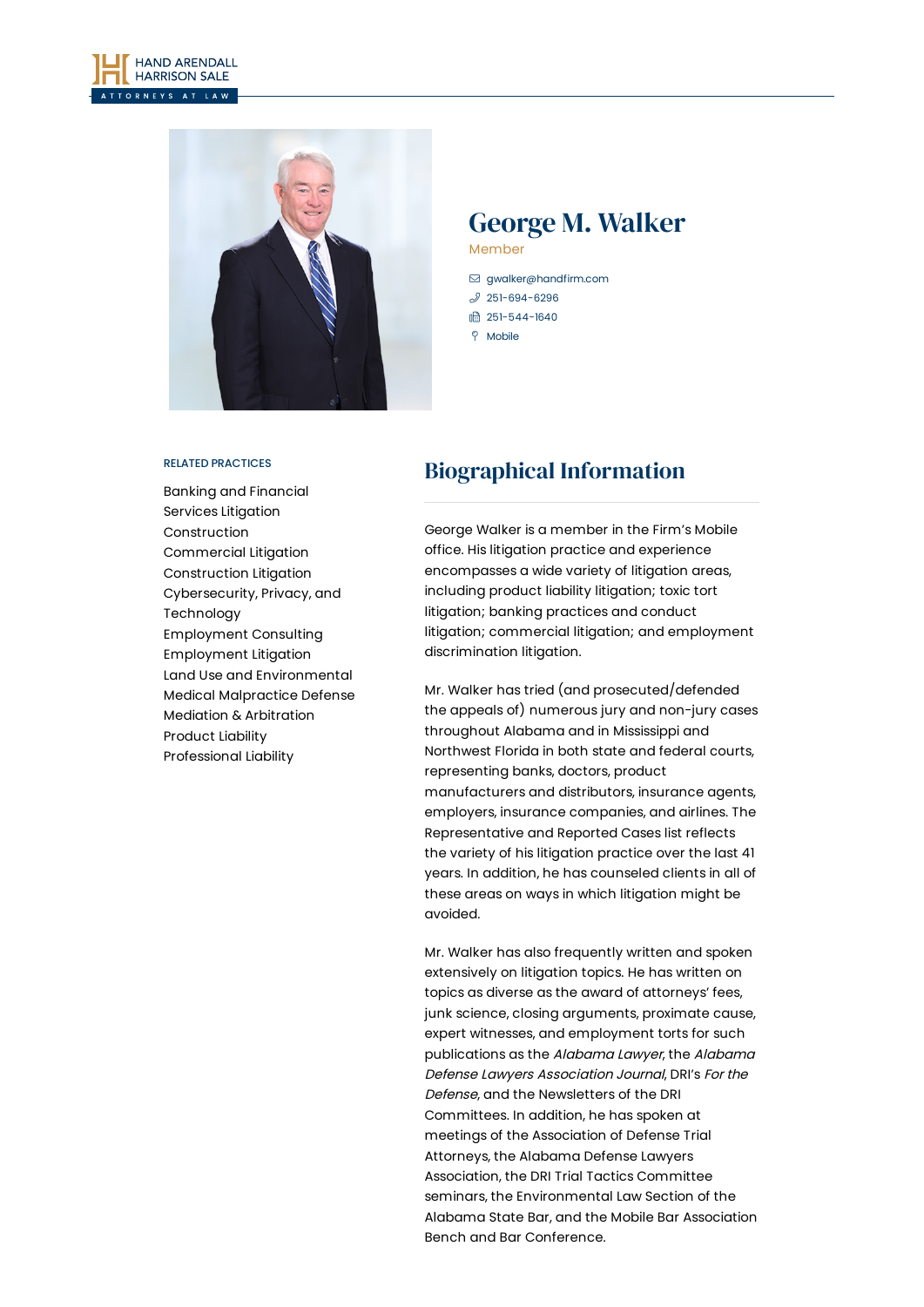Mr. Walker is a member of the Litigation Section of the American Bar Association, as well as a member of and a former Director for the Defense Research Institute, as well as its Product Liability, Professional Liability, Medical Liability, Commercial Litigation, Trial Tactics, and Toxic Tort and Environmental Law Committees. He is a member and Past President of the Association of Defense Trial Attorneys. He is recognized in the book The Best Lawyers in America, and is also recognized as an Alabama Super Lawyer. He was a sustaining member of the Product Liability Advisory Council from 1999 to 2015 and participated in its Amicus Curiae Program. Outside of his practice of law, Mr. Walker serves as a Director Emeritus and as a former President of the Alabama Golf Association. From 1993 until 2011, Mr. Walker served on the Board of Trustees at the University of Montevallo and as the Chair of the Board from 2006 until 2011.

### Admissions

- Alabama State Bar, 1977
- Florida State Bar, 2004
- United States Supreme Court
- Fifth and Eleventh U.S. Circuit Courts of Appeal
- Alabama Federal District Courts
- Northern District of Florida

### Education

- J.D., University of Alabama School of Law, 1977
- B.A. University of Montevallo, 1974

### Additional Information

#### **Civic and Professional Affiliations**

- Mobile County Bar Association
- Alabama State Bar Association
- The Florida Bar
- American Bar Association (Litigation Section)
- Association of Defense Trial Attorneys (Executive Council, 1998—2001; Secretary, 2004—2009; Vice-President 2009—2010; President-Elect 2010—2011; President 2011—2012; Immediate Past President 2012—2013).
- Defense Research Institute (Director 2010—2013)
- Alabama Golf Association (Director, 1992 present; Executive Committee, 2005—present; Vice-President 2009—2011; President 2011—2013)
- Junior Golf Association of Mobile (Director and Secretary, 1994—present)
- University of Montevallo Board of Trustees (Trustee, 1993—2011; Vice-Chair, Board of Trustees, 2000—2006; Chairman, 2006—2011)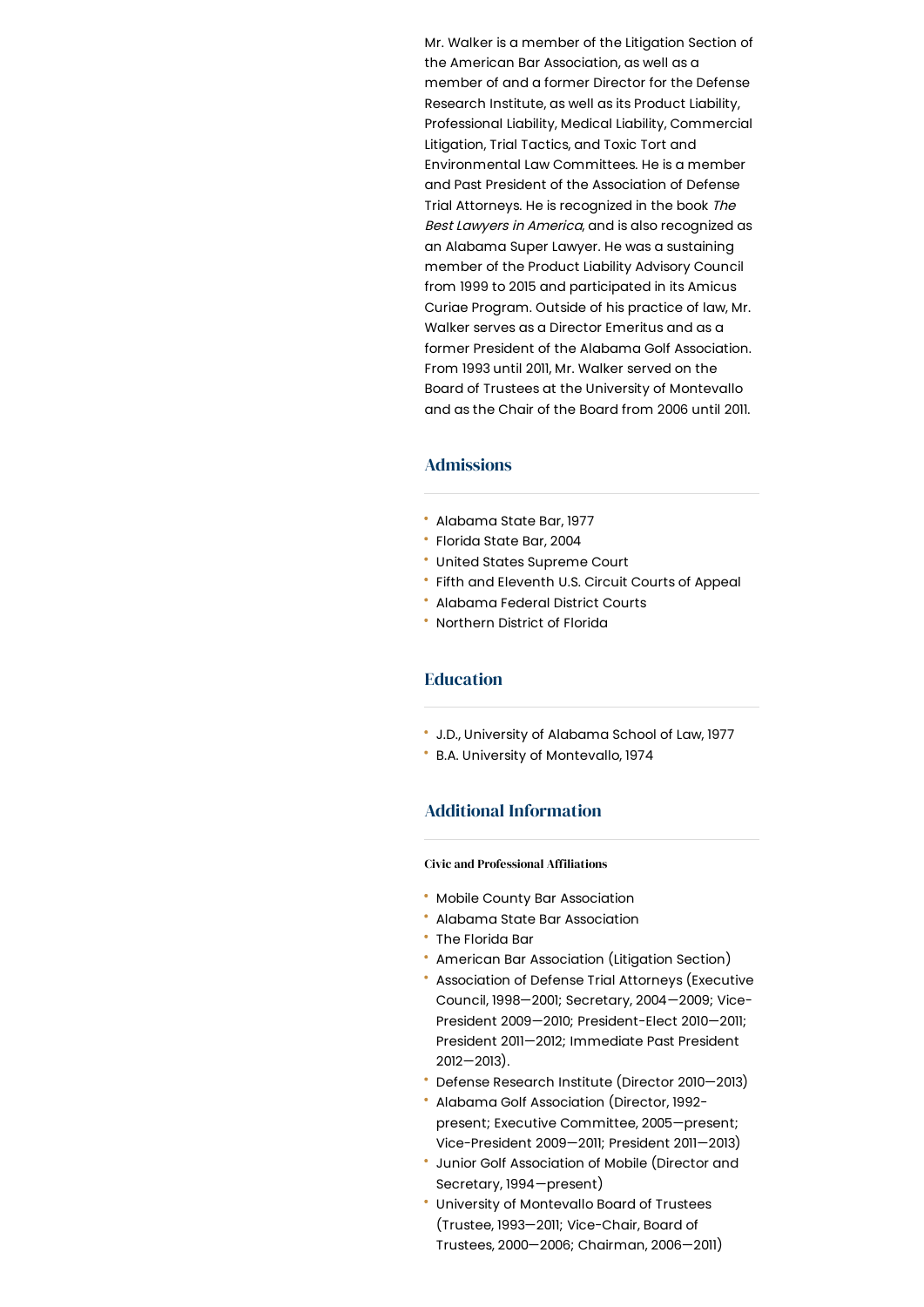#### Publications and Presentations

- "Opposing Expert [Witnesses,"](https://www.handfirm.com/wp-content/uploads/2020/12/walker_aba_committee_news_2016.pdf) ABA Joint Automobile Litigation and Staff Counsel Committee Newsletter (Summer 2016).
- ["Legionnaires'](http://portal.criticalimpact.com/newsletter/newslettershow5.cfm?contentonly=1&content=27227&id=3287) Disease: A Primer For Defense Lawyers," Newsletter of the DRI Toxic Torts and Environmental Law Committee, Vol. 18, Issue 3 (November 10, 2015).
- "Wage and Hour and Americans with Disabilities Act Issues," Presentation to Mobile Chapter of the Alabama Restaurant and Hospitality Alliance (March 24, 2015)
- "Economic Duress: A Poor Excuse for Non-[Performance,"](https://www.handfirm.com/wp-content/uploads/2020/12/walker_economic_duress_a_poor_excuse_for_nonperformance.pdf) Alabama Lawyer, Vol. 74, No. 6 (November 2013)
- "The Anatomy of a Daubert Challenge," The Voice of the Defense Research Institute (March 13, 2013)
- Panel Moderator for presentation on "The Winning Advantage: Professionalism and Ethics in the Courtroom," DRI Trial Tactics Seminar (March 21, 2013)
- "The Ten [Commandments](https://www.handfirm.com/wp-content/uploads/2020/12/ten_commandments__closing_argument.pdf) of Closing Argument," Trials and Tribulations Newsletter of the DRI Tactics Committee, Vol. 17, Issue I (April 13, 2011).
- "Recent [Developments](https://www.handfirm.com/blog/recent-developments-in-toxic-tort-litigation-presented-to-the-alabama-state-bar-environmental-law-section-june-15-2007/) in Toxic Tort Litigation," presented to the Alabama State Bar Environmental Law Section, June 15, 2007.
- ["Technology](https://www.handfirm.com/blog/technology-for-the-trial-lawyer-december-2001-mobile-baldwin-county-bench-and-bar-meeting/) for the Trial Lawyer," December 2001, Mobile & Baldwin County Bench and Bar Meeting
- ["Persuasive](https://www.handfirm.com/blog/persuasive-closing-argument-newsletter-of-the-dri-toxic-torts-environmental-law-committee-fall-1999/) Closing Argument," Fall 1999, Newsletter of the DRI Toxic Torts & Environmental Law Committee
- ["Tales](https://www.handfirm.com/blog/tales-from-the-dark-side-15-ala-defense-lawyers-journal-apr-1999/) from the Dark Side," 15 Ala. Defense Lawyers Journal (Apr. 1999)
- "Junk Science: What to do When it Happens to You," 4 [Alabama](https://www.handfirm.com/blog/junk-science-what-to-do-when-it-happens-to-you-54-alabama-lawyer-117-mar-1993/) Lawyer 117 (Mar. 1993)
- "Proximate Cause in Failure to Warn Cases," 31 DRI For the Defense 23 (Oct. 1989).
- "Employment Torts," 49 Alabama Lawyer 148 (May 1988)
- "Recovery of Attorney Fees in Civil Rights Litigation," 39 Alabama Lawyer 93 (Jan. 1978)
- "The Anatomy of a Daubert [Challenge,"](https://www.handfirm.com/blog/anatomy-of-a-daubert-challenge/) The Voice of the Defense Research Institute (March 13, 2013)
- Panel Moderator for presentation on "The Winning Advantage: Professionalism and Ethics in the Courtroom," DRI Trial Tactics Seminar (March 21, 2013)

#### Awards

- Martindale-Hubbell AV® Preeminent
- **Best Lawyers In America© Lawyer of the Year** 2018, Employment Law – Individuals
- **Best Lawyers** ® Lawyer of the Year 2015 and 2016, Employment Law – Management, Labor Law – Management, Mobile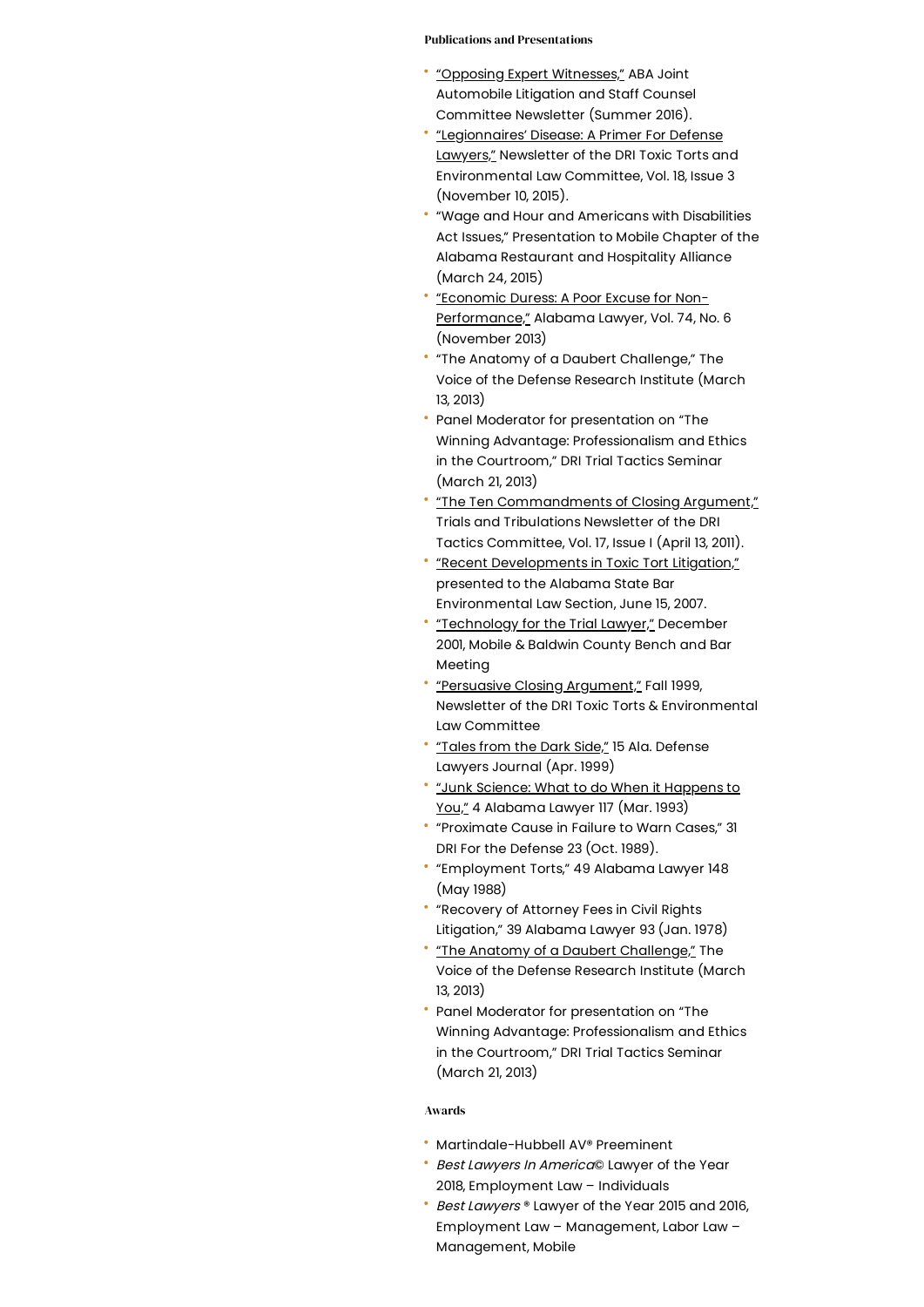- Best Lawyers ® Lawyer of the Year 2014, Litigation – Banking and Finance, Mobile
- Best Lawyers In America©, Banking and Finance Law, Commercial Litigation, Employment Law – Individuals, Employment Law – Management, Insurance Law, Labor Law – Management, Insurance Law, Litigation – Banking and Finance, Litigation – Labor and Employment, Mass Tort Litigation / Class Actions – Defendants, Personal Injury Litigation – Defendants, Product Liability Litigation – Defendants, 2005—2022
- Alabama Super Lawyers©, Business Litigation, 2008—2020

#### Representative Cases

- McGill v. Alabama Power Co., (Cir. Ct. Mobile Co. 2018) (Summary judgment in favor of a utility company premise liability wrongful death claim by family of a mesothelioma victim).
- Barniv v. BankTrust, 579 Fed. Appx 719 (11th Cir. 2014) (Summary judgment in favor of bank on claims of wrongful garnishment and abuse of process).
- CCB, LLC v. BankTrust, 552 Fed. Appx 963 (11th Cir. 2014)(affirming judgment dismissing fraud and RICO claims against bank on res judicata grounds)
- BankTrust v. CCB, LLC (Cir. Ct. Walton Co., Fla., Dec. 10, 2012) (Summary judgment in favor of bank on its note and personal guaranty claims and on defendants' RICO, fraud, and breach of fiduciary duty counterclaims); aff'd Per Curiam without opinion affirming (Fla. 1st DCA May 23, 2014).
- Waterstone Lake Martin, LLC v. BankTrust (Ala. Sept. 13, 2013) (no opinion affirmance of Judgment as a Matter of Law granted to bank during trial in banking practices case).
- Greyhound Lines, Inc. v. The Goodyear Tire & Rubber Co., (M.D. Ala., Oct. 29, 2009) (unreported decision dismissing plaintiff's claims for economic losses resulting from bus accident).
- Ex parte Folmar Kenner, LLC,43 So.3d 1234(Ala. 2009)(affirming dismissal of plaintiff's claims as sanction for courtroom misconduct of plaintiff).
- Moore v. Jim Walter Resources, Inc. (Cir. Ct. of Tuscaloosa County, Ala., Aug. 7, 2008)(summary judgment in favor of chemical manufacturers in suit claiming chemical exposures caused decedent's fatal melanoma).
- Watts v. Radiator Specialty Co., 990 So. 2d 143 (Miss. 2008)(Affirming order excluding plaintiff's expert testimony and entering judgment in favor of defendants notwithstanding the verdict in a benzene exposure case).
- Bosarge Offshore, LLC v. Compass Bank, 943 So 2nd 782 (Ala. 2006) (affirming directed verdict in favor of bank in suit claiming fraud, breach of contract, and wrongful dishonor of a letter of credit).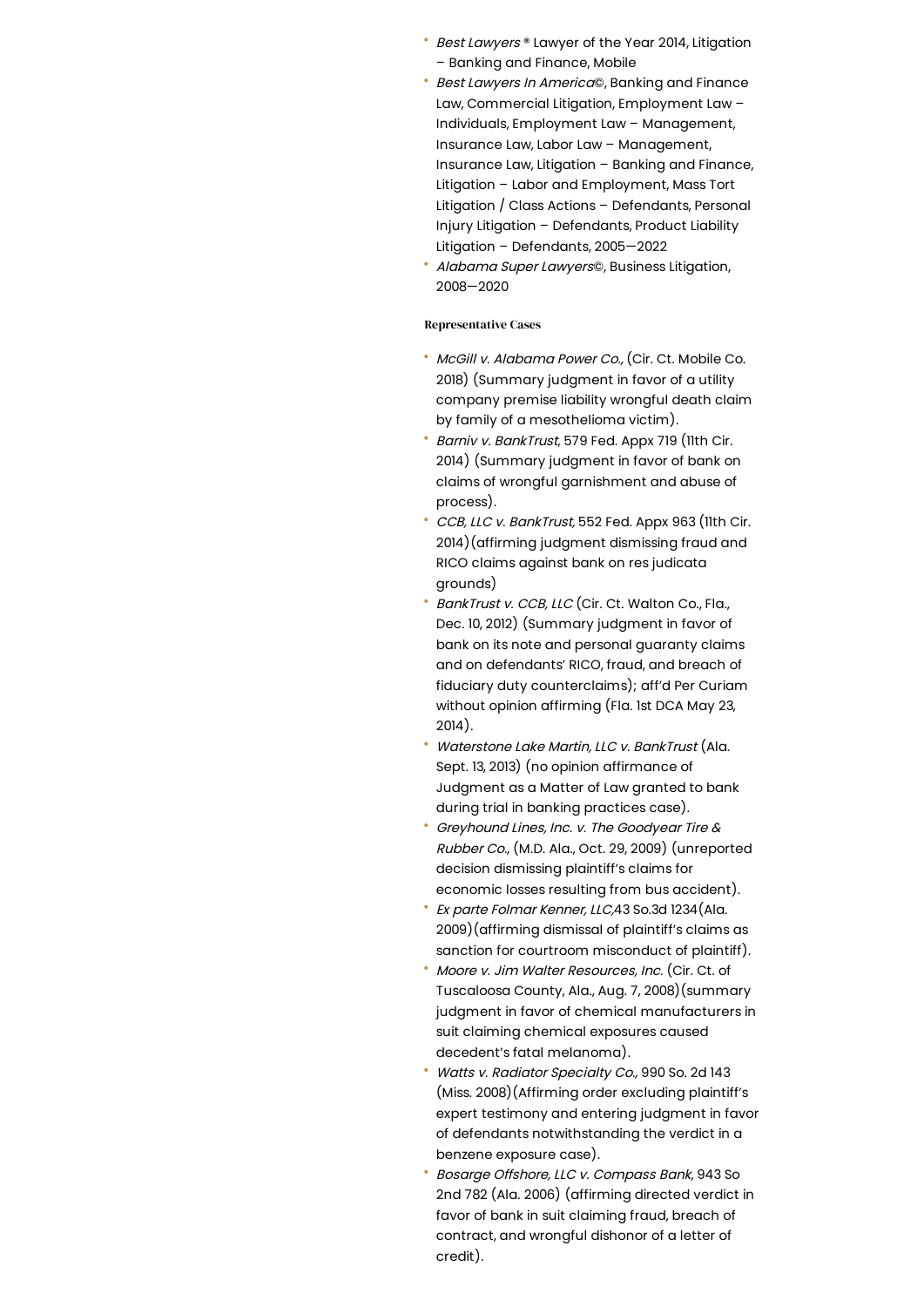- AT&T Corp. v. Austal USA, LLC, 2006 WL 295393 (S.D. Ala., Feb. 7, 2006) (Order dismissing complaint in technology conduit dispute)
- Cline v. Ashland Chemical, Inc., (Cir. Ct. Jefferson Co., Mar. 8, 2005) (Summary Judgment in favor of three alleged benzene producers in suit claiming benzene exposure caused plaintiff's acute myelogenous leukemia); affirmed without opinion, 970 So. 2nd 755 (Ala., 2007) cert. denied, 551 U.S. 1103 (2007).
- Reedy v. Armstrong McCall LP, (S.D. Ala., Sept. 1, 2004) (granting summary judgment in favor of franchisor on claims of fraud and tortious interference with business/contractual relations); aff'd without opinion, 130 Fed. Appx 422 (11th Cir. 2005).
- CTI Molecular Imaging v. Cox Nuclear Pharmacy, Inc. (S.D. Ala., June 9, 2004) (jury verdict on counterclaim on behalf of cyclotron manufacturer for \$272,000)
- Cox Nuclear Pharmacy, Inc. v. CTI Magnetic Imaging, Inc., (S.D. Alg. Dec. 5, 2003) unreported decision granting summary judgment on contract and fraud claims related to sale of cyclotron), affirmed, 478 F.3d 1303 (11th Cir. 2007).
- Beard Equipment Co. v. Barko Hydraulics, Inc., unreported decision (Mob. Co. Cir. Ct., Nov. 3, 2003) (granting summary judgment and awarding \$136,000 to dealer on indemnity claim against product manufacturer who refused to defend dealer in underlying product liability action); affirmed without opinion, Barko Hydraulics, L.L.C. v. Beard Equipment Co., 920 So.2d 1138 (Ala. 2004).
- Anderson v. Frazier, 891 So.2d 1010 (Ala. 2003) (No opinion affirmance of Rule 12 (b)(6) dismissal of defamation claim against doctor who reported findings to a state medical board).
- Mitchell v. Folmar & Associates, LLP, 854 So.2d 1115 (Ala. 2003) (Affirming jury verdict obtained in favor of a partnership in a malicious prosecution action).
- Lamm Auto Sales v. Auto Parts Express, 37 Fed. Appx. 507 (11th Cir. 2002) (Affirming summary judgment for defendant on claims of fraud, suppression, and breach of contract).
- Compass Bank v. Snow, 823 So. 2d 667 (Ala. 2001) (Setting aside certification of class action challenging Bank's posting procedures).
- Delta Air Lines, Inc. v. Barnard, 799 So. 2d 208 (Ala. Civ. App. 2001) (Reversing and rendering jury verdict against air carrier in tort claim for lost golf clubs).
- Miller v. Amerada Hess Corp., 786 So. 2d 1106 (Ala. 2000) (Affirming summary judgment for defendants in maritime toxic tort action).
- Folmar & Assocs., LLP v. Holberg, 776 So. 2d 112 (Ala. 2001) (Reversing trial court's denial of Defendant's Motion for Summary Judgment in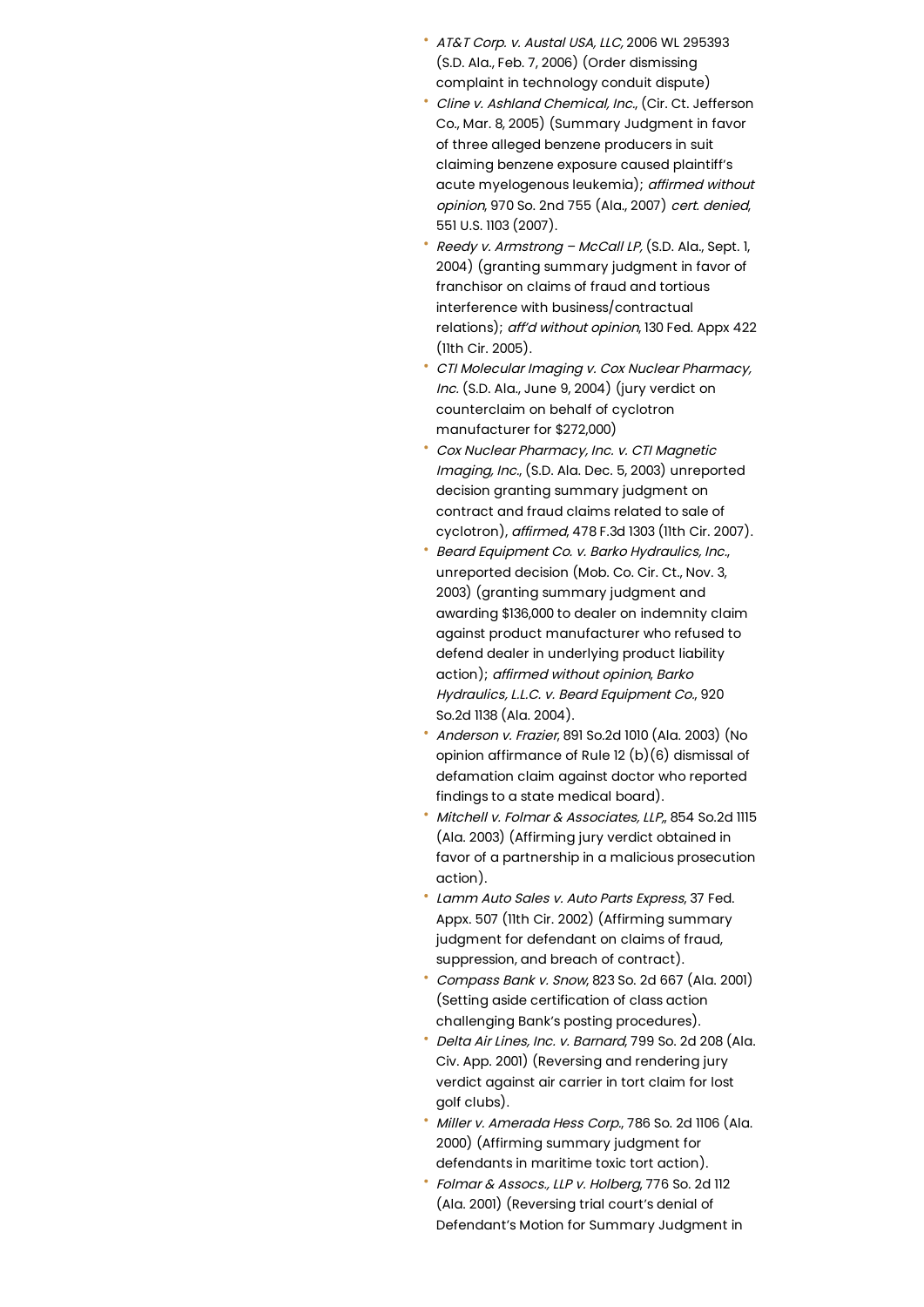intentional interference with business relations lawsuit).

- Miller v. National Bulk Carriers, 767 So. 2d 339 (Ala. 2000) (Affirming exclusion of plaintiff's expert testimony and grant of summary judgment for defendants in maritime toxic tort action).
- Webb v. Ashland Chem., Inc., 1999 WL 351992 (N.D. Ala. 1999) (Granting Motion to Dismiss in Part and Motion for More Definite Statement in toxic tort case).
- Dunning v. Ezell, 1998 U.S. Dist. LEXIS 18129 (S.D. Ala. 1998) (Granting summary judgment to employer on employee's Title VII and state law claims for sexual harassment).
- Hunnings v. Shell Chemical Co., (N.D. Fla. 1997) (defense verdict in toxic tort wrongful death action).
- Strickland v. Royal Lubricant, Inc., (M.D. Ala. 1995) (defense verdict in chemical exposure personal injury case).
- McLain v. BP Exploration, Inc., (Mobile Co. Cir. Ct. 1994) (defense verdict in wrongful death action alleging Dram Shop Act violations), affirmed without opinion, 677 So.2d 252 (Ala. 1996).
- Coleman v. Ashland Chem. Co., 37 F.3d 635 (11th Cir. 1994) (Affirming jury verdict in favor of manufacturer in toxic tort wrongful death action).
- Henderson v. Central Bank, (N.D. Ala. 1992) (defense verdict in Title VII age and gender discrimination case).
- Avery v. Crance, 959 F.2d 972 (11th Cir. 1992) (Affirming summary judgment on the basis of ERISA pre-emption).
- Tanner v. Church's Fried Chicken, Inc., 582 So. 2d 449 (Ala. 1991) (Affirming summary judgment in franchisee's fraud/breach of contract claim action against franchisor).
- Bridgeway Communications, Inc. v. Trio Broadcasting, Inc., 562 So. 2d 222 (Ala. 1990) (Affirming summary judgment for defendant in intentional interference with contractual relations lawsuit).
- Ocean Cruise Lines v. Abeta Travel Serv., 562 So. 2d 205 (Ala. 1990) (Affirming verdict for corporate plaintiff in contract/fraudulent concealment case).
- Henderson v. Early, 555 So. 2d 130 (Ala. 1989) (Affirming summary judgment for supervisor in an intentional interference with business relations lawsuit).
- Hawkins v. Montgomery Industries International, Inc., 536 So. 2d 922 (Ala. 1988) (Affirming summary judgment on AEMLD claim against pipe system manufacturer).
- Purvis v. PPG Industries, Inc., 502 So. 2d 714 (Ala. 1987) (Affirming summary judgment and adopting learned intermediary rule in toxic tort cases).